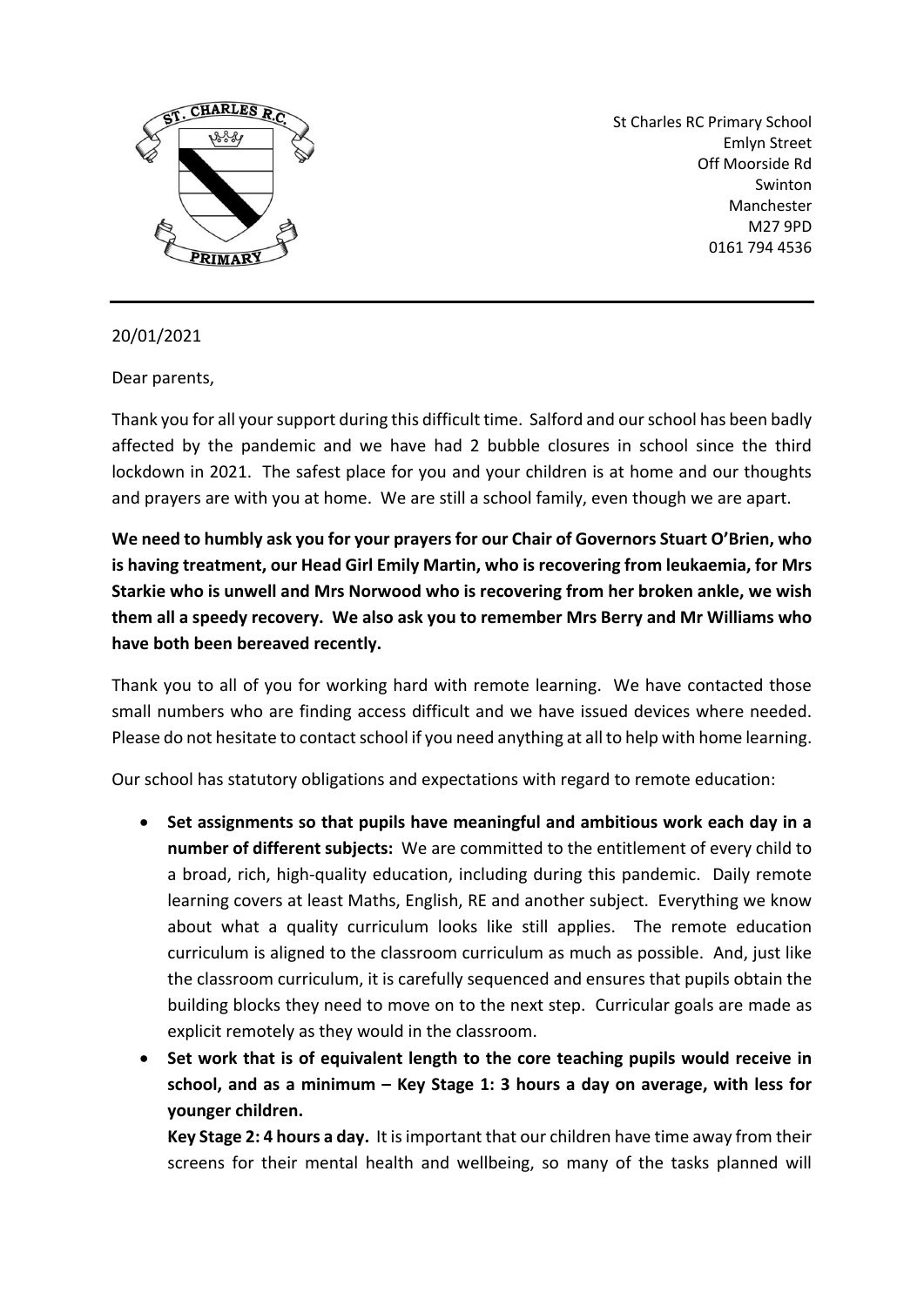encourage the children to be active and have time off their devices. Older pupils are expected to be writing independently for longer sessions. The teacher is available throughout the day, via Google classroom, to respond to their questions.

- **Provide frequent, clear explanations of new content, delivered by a teacher or through high-quality curriculum resources or videos.** Every day, all classes have a registration/wellbeing session on Google Meet that reinforces the previous learning sessions and sets out new steps in learning.
- **Have systems for checking, at least weekly, whether pupils are engaging with their work, and inform parents immediately where engagement is a concern.** Work is marked and 'returned' individually, daily, with any children not engaging being contacted unless we are aware of specific reasons. Our school social media is also updated daily with additional challenges and can be used to upload photographs of children's work. Facebook: St Charles RC Primary Instagram: St Charles Primary Twitter @stcharlesrcpri1. We have also been streaming our Whole School Collective Worship at 10.00am on Monday on Google Meet and Facebook Live and our Friday Celebration Assembly at 10.00am on Google Meet and Facebook Live.
- **Gauge how well pupils are progressing through the curriculum using questions and other suitable tasks, and provide feedback, at least weekly, using digitally facilitated or whole-class feedback where appropriate.** Feedback is provided individually and catch up support is facilitated and delivered to identified pupils.
- **Enable teachers to adjust the pace of difficulty of what is being taught in response to questions or assessments, including, where necessary, revising material or simplifying explanations to ensure pupils' understanding.** Daily feedback and tasks enable the teacher to adjust the lessons based on their assessments. Some differentiated work is provided.
- **KS2 SATs:** The Secretary of State confirmed in a response to a question in the House that Key Stage 2 SATs will not be proceeding in 2021. STA will be confirming the detail on primary assessments to schools shortly.

The work that our school has done since the start of the pandemic to ensure that pupils have access to their educational entitlement, whether at home or at school, has been incredible. To everyone who has helped to protect education during this challenging time - thank you! You are a credit to the children and community you serve. Delivering and responding to remote learning via Google classroom is often taking our teachers well into their evenings and I thank them all for this**.** 

**Our Assistant Head, Mrs Drake has been working all hours to make sure that the home learning offer is the best that it can be for our children and I would like to take this opportunity to thank her from the bottom of my heart. She is leaving on Friday to work from home until she starts her maternity leave in April and we all wish her loads of love and luck with the new addition to her lovely family.**